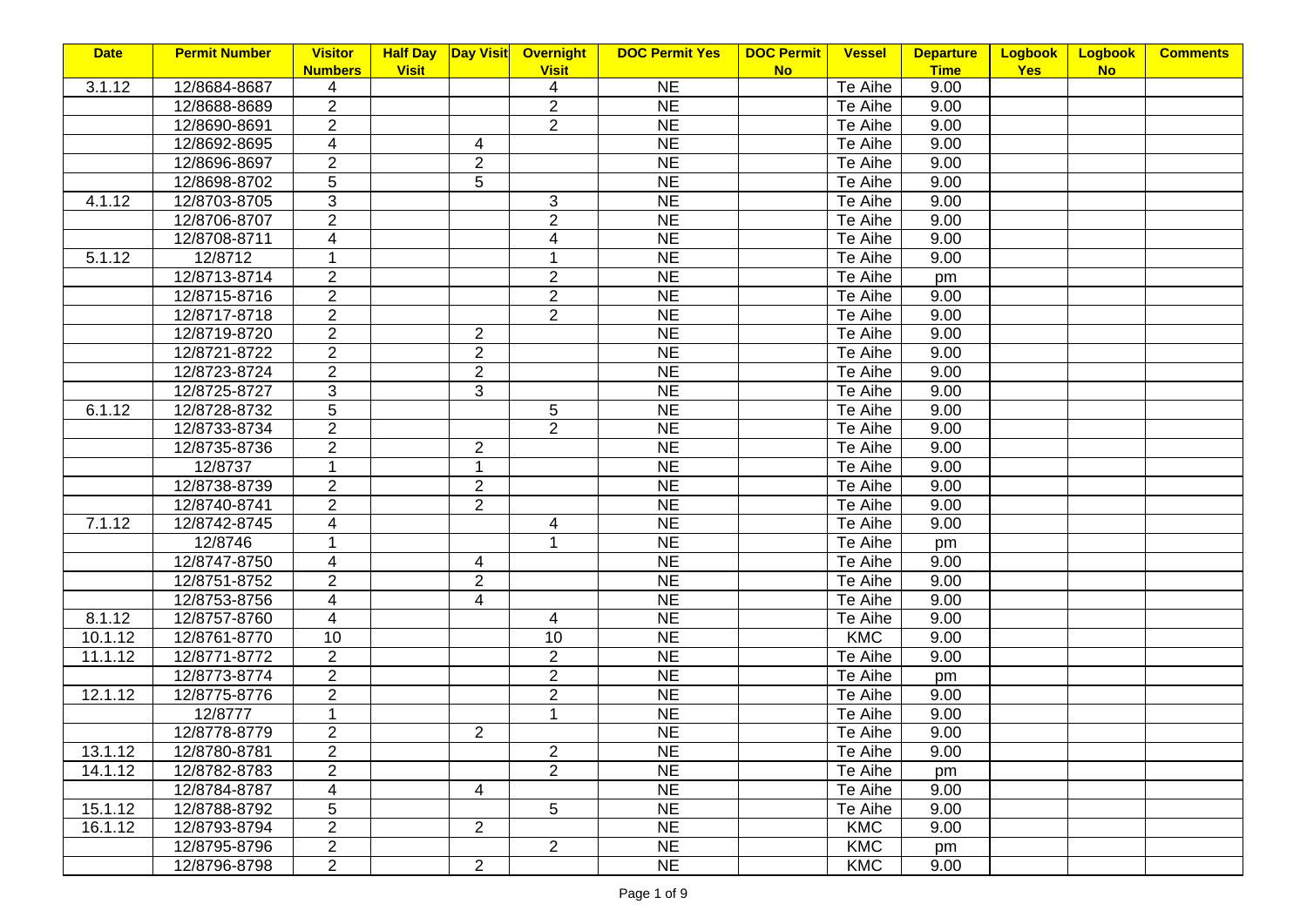| <b>DOC Permit Yes</b> | <b>Vessel</b>                                                                                                                                                                                                                                                                                                                                                               | <b>Departure</b>                                                                                                                                                                                                                                                                                                                                                     | Logbook                                                                                                                                                                                                                | Logbook   | <b>Comments</b> |
|-----------------------|-----------------------------------------------------------------------------------------------------------------------------------------------------------------------------------------------------------------------------------------------------------------------------------------------------------------------------------------------------------------------------|----------------------------------------------------------------------------------------------------------------------------------------------------------------------------------------------------------------------------------------------------------------------------------------------------------------------------------------------------------------------|------------------------------------------------------------------------------------------------------------------------------------------------------------------------------------------------------------------------|-----------|-----------------|
|                       | <b>No</b>                                                                                                                                                                                                                                                                                                                                                                   | <b>Time</b>                                                                                                                                                                                                                                                                                                                                                          | <b>Yes</b>                                                                                                                                                                                                             | <b>No</b> |                 |
|                       |                                                                                                                                                                                                                                                                                                                                                                             |                                                                                                                                                                                                                                                                                                                                                                      |                                                                                                                                                                                                                        |           |                 |
|                       |                                                                                                                                                                                                                                                                                                                                                                             |                                                                                                                                                                                                                                                                                                                                                                      |                                                                                                                                                                                                                        |           |                 |
|                       |                                                                                                                                                                                                                                                                                                                                                                             | pm                                                                                                                                                                                                                                                                                                                                                                   |                                                                                                                                                                                                                        |           |                 |
|                       |                                                                                                                                                                                                                                                                                                                                                                             |                                                                                                                                                                                                                                                                                                                                                                      |                                                                                                                                                                                                                        |           |                 |
|                       |                                                                                                                                                                                                                                                                                                                                                                             |                                                                                                                                                                                                                                                                                                                                                                      |                                                                                                                                                                                                                        |           |                 |
|                       | Te Aihe                                                                                                                                                                                                                                                                                                                                                                     | pm                                                                                                                                                                                                                                                                                                                                                                   |                                                                                                                                                                                                                        |           |                 |
|                       | Te Aihe                                                                                                                                                                                                                                                                                                                                                                     | 9.00                                                                                                                                                                                                                                                                                                                                                                 |                                                                                                                                                                                                                        |           |                 |
|                       | Te Aihe                                                                                                                                                                                                                                                                                                                                                                     | 9.00                                                                                                                                                                                                                                                                                                                                                                 |                                                                                                                                                                                                                        |           |                 |
| <b>NE</b>             | Te Aihe                                                                                                                                                                                                                                                                                                                                                                     | pm                                                                                                                                                                                                                                                                                                                                                                   |                                                                                                                                                                                                                        |           |                 |
| <b>NE</b>             | Te Aihe                                                                                                                                                                                                                                                                                                                                                                     | 9.00                                                                                                                                                                                                                                                                                                                                                                 |                                                                                                                                                                                                                        |           |                 |
| <b>NE</b>             | Te Aihe                                                                                                                                                                                                                                                                                                                                                                     | 9.00                                                                                                                                                                                                                                                                                                                                                                 |                                                                                                                                                                                                                        |           |                 |
| NR/NE                 | Te Aihe                                                                                                                                                                                                                                                                                                                                                                     | 9.00                                                                                                                                                                                                                                                                                                                                                                 |                                                                                                                                                                                                                        |           |                 |
| <b>NE</b>             | Te Aihe                                                                                                                                                                                                                                                                                                                                                                     | pm                                                                                                                                                                                                                                                                                                                                                                   |                                                                                                                                                                                                                        |           |                 |
| NR/NE                 | Te Aihe                                                                                                                                                                                                                                                                                                                                                                     | 9.00                                                                                                                                                                                                                                                                                                                                                                 |                                                                                                                                                                                                                        |           |                 |
| NR/NE                 | Te Aihe                                                                                                                                                                                                                                                                                                                                                                     | 9.00                                                                                                                                                                                                                                                                                                                                                                 |                                                                                                                                                                                                                        |           |                 |
| NR/NE                 | Te Aihe                                                                                                                                                                                                                                                                                                                                                                     | 9.00                                                                                                                                                                                                                                                                                                                                                                 |                                                                                                                                                                                                                        |           |                 |
|                       |                                                                                                                                                                                                                                                                                                                                                                             | 9.00                                                                                                                                                                                                                                                                                                                                                                 |                                                                                                                                                                                                                        |           |                 |
|                       |                                                                                                                                                                                                                                                                                                                                                                             |                                                                                                                                                                                                                                                                                                                                                                      |                                                                                                                                                                                                                        |           |                 |
|                       |                                                                                                                                                                                                                                                                                                                                                                             |                                                                                                                                                                                                                                                                                                                                                                      |                                                                                                                                                                                                                        |           |                 |
|                       |                                                                                                                                                                                                                                                                                                                                                                             |                                                                                                                                                                                                                                                                                                                                                                      |                                                                                                                                                                                                                        |           |                 |
|                       |                                                                                                                                                                                                                                                                                                                                                                             |                                                                                                                                                                                                                                                                                                                                                                      |                                                                                                                                                                                                                        |           |                 |
| <b>NE</b>             |                                                                                                                                                                                                                                                                                                                                                                             |                                                                                                                                                                                                                                                                                                                                                                      |                                                                                                                                                                                                                        |           |                 |
|                       |                                                                                                                                                                                                                                                                                                                                                                             |                                                                                                                                                                                                                                                                                                                                                                      |                                                                                                                                                                                                                        |           |                 |
| NR/NE                 |                                                                                                                                                                                                                                                                                                                                                                             | 9.00                                                                                                                                                                                                                                                                                                                                                                 |                                                                                                                                                                                                                        |           |                 |
|                       |                                                                                                                                                                                                                                                                                                                                                                             |                                                                                                                                                                                                                                                                                                                                                                      |                                                                                                                                                                                                                        |           |                 |
|                       |                                                                                                                                                                                                                                                                                                                                                                             |                                                                                                                                                                                                                                                                                                                                                                      |                                                                                                                                                                                                                        |           |                 |
|                       |                                                                                                                                                                                                                                                                                                                                                                             |                                                                                                                                                                                                                                                                                                                                                                      |                                                                                                                                                                                                                        |           |                 |
|                       |                                                                                                                                                                                                                                                                                                                                                                             |                                                                                                                                                                                                                                                                                                                                                                      |                                                                                                                                                                                                                        |           |                 |
|                       |                                                                                                                                                                                                                                                                                                                                                                             |                                                                                                                                                                                                                                                                                                                                                                      |                                                                                                                                                                                                                        |           |                 |
|                       |                                                                                                                                                                                                                                                                                                                                                                             |                                                                                                                                                                                                                                                                                                                                                                      |                                                                                                                                                                                                                        |           |                 |
|                       |                                                                                                                                                                                                                                                                                                                                                                             |                                                                                                                                                                                                                                                                                                                                                                      |                                                                                                                                                                                                                        |           |                 |
|                       |                                                                                                                                                                                                                                                                                                                                                                             |                                                                                                                                                                                                                                                                                                                                                                      |                                                                                                                                                                                                                        |           |                 |
|                       |                                                                                                                                                                                                                                                                                                                                                                             |                                                                                                                                                                                                                                                                                                                                                                      |                                                                                                                                                                                                                        |           |                 |
|                       |                                                                                                                                                                                                                                                                                                                                                                             |                                                                                                                                                                                                                                                                                                                                                                      |                                                                                                                                                                                                                        |           |                 |
|                       |                                                                                                                                                                                                                                                                                                                                                                             |                                                                                                                                                                                                                                                                                                                                                                      |                                                                                                                                                                                                                        |           |                 |
|                       |                                                                                                                                                                                                                                                                                                                                                                             |                                                                                                                                                                                                                                                                                                                                                                      |                                                                                                                                                                                                                        |           |                 |
|                       |                                                                                                                                                                                                                                                                                                                                                                             |                                                                                                                                                                                                                                                                                                                                                                      |                                                                                                                                                                                                                        |           |                 |
|                       |                                                                                                                                                                                                                                                                                                                                                                             |                                                                                                                                                                                                                                                                                                                                                                      |                                                                                                                                                                                                                        |           |                 |
|                       |                                                                                                                                                                                                                                                                                                                                                                             |                                                                                                                                                                                                                                                                                                                                                                      |                                                                                                                                                                                                                        |           |                 |
|                       |                                                                                                                                                                                                                                                                                                                                                                             |                                                                                                                                                                                                                                                                                                                                                                      |                                                                                                                                                                                                                        |           |                 |
|                       |                                                                                                                                                                                                                                                                                                                                                                             |                                                                                                                                                                                                                                                                                                                                                                      |                                                                                                                                                                                                                        |           |                 |
|                       |                                                                                                                                                                                                                                                                                                                                                                             |                                                                                                                                                                                                                                                                                                                                                                      |                                                                                                                                                                                                                        |           |                 |
| <b>Visit</b>          | <b>Overnight</b><br><b>NE</b><br><b>NE</b><br><b>NE</b><br><b>NE</b><br><b>NE</b><br><b>NE</b><br>N <sub>E</sub><br><b>NE</b><br>NR/NE<br><b>NE</b><br>NR/NE<br><b>NE</b><br><b>NE</b><br>NR/NE<br>NR/NE<br>NR/NE<br>NE<br>NR/NE<br><b>NE</b><br>NR/NE<br>NR/NE<br>NR/NE<br>NR/NE<br>NR/NE<br>NE<br><b>NE</b><br>NR/NE<br>NR/NE<br>NR/NE<br><b>NE</b><br>NR/NE<br><b>NE</b> | <b>DOC Permit</b><br><b>KMC</b><br><b>KMC</b><br>KMC<br>Te Aihe<br>KMC<br>Te Aihe<br>Te Aihe<br>Te Aihe<br>Te Aihe<br>Te Aihe<br>Te Aihe<br>Te Aihe<br>Te Aihe<br>Te Aihe<br>Te Aihe<br>Te Aihe<br>Te Aihe<br>Te Aihe<br>Te Aihe<br>Te Aihe<br>Te Aihe<br>Te Aihe<br>Te Aihe<br>Te Aihe<br>Te Aihe<br>Te Aihe<br>Te Aihe<br>Te Aihe<br>Te Aihe<br>Te Aihe<br>Te Aihe | 9.00<br>9.00<br>9.00<br>9.00<br>9.00<br>9.00<br>pm<br>9.00<br>9.00<br>9.00<br>9.00<br>9.00<br>9.00<br>9.00<br>9.00<br>9.00<br>9.00<br>9.00<br>9.00<br>9.00<br>pm<br>9.00<br>9.00<br>9.00<br>9.00<br>9.00<br>9.00<br>pm |           |                 |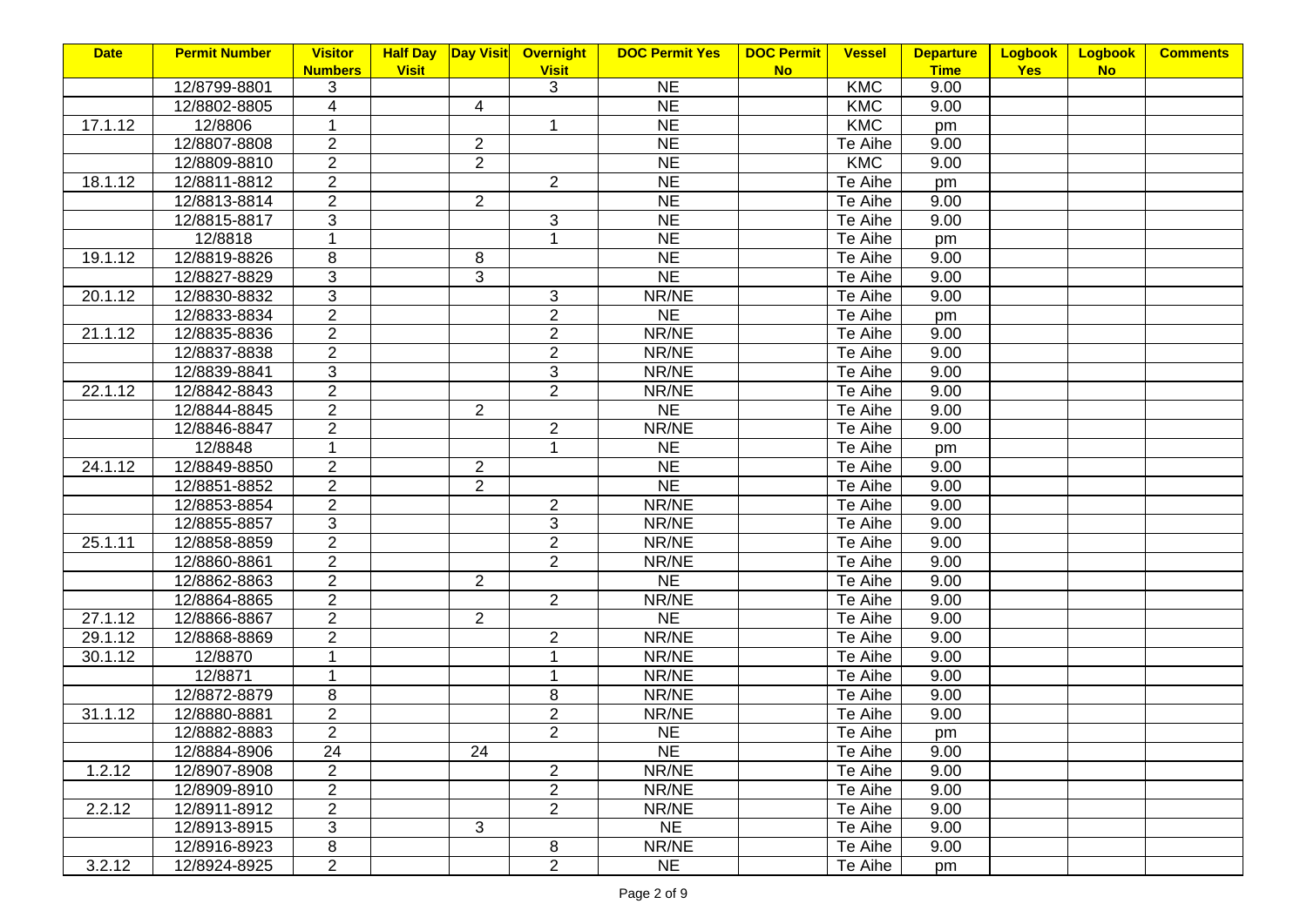| <b>Date</b> | <b>Permit Number</b> | <b>Visitor</b>    | <b>Half Day</b> |                          | Day Visit Overnight | <b>DOC Permit Yes</b> | <b>DOC Permit</b> | <b>Vessel</b> | <b>Departure</b> | <b>Logbook</b> | Logbook   | <b>Comments</b> |
|-------------|----------------------|-------------------|-----------------|--------------------------|---------------------|-----------------------|-------------------|---------------|------------------|----------------|-----------|-----------------|
|             |                      | <b>Numbers</b>    | <b>Visit</b>    |                          | <b>Visit</b>        |                       | <b>No</b>         |               | <b>Time</b>      | <b>Yes</b>     | <b>No</b> |                 |
|             | 12/8926-8927         | 2                 |                 |                          | $\overline{a}$      | NR/NE                 |                   | Te Aihe       | 9.00             |                |           |                 |
| 4.2.12      | 12/8928-8929         | $\overline{2}$    |                 |                          | $\overline{2}$      | NR/NE                 |                   | Te Aihe       | 9.00             |                |           |                 |
|             | 12/8930-8931         | $\overline{2}$    |                 |                          | $\overline{2}$      | NR/NE                 |                   | Te Aihe       | 9.00             |                |           |                 |
|             | 12/8932-8933         | $\overline{2}$    |                 |                          | $\overline{2}$      | NR/NE                 |                   | Te Aihe       | 9.00             |                |           |                 |
|             | 12/8934-8935         | $\overline{2}$    |                 |                          | $\overline{2}$      | NR/NE                 |                   | Te Aihe       | 9.00             |                |           |                 |
|             | 12/8936              | $\overline{2}$    |                 | $\overline{2}$           |                     | <b>NE</b>             |                   | Te Aihe       | 9.00             |                |           |                 |
| 5.2.12      | 12/8937-8938         | $\overline{2}$    |                 | $\overline{2}$           |                     | <b>NE</b>             |                   | Te Aihe       | 9.00             |                |           |                 |
|             | 12/8939-8940         | $\overline{2}$    |                 | $\overline{2}$           |                     | <b>NE</b>             |                   | Te Aihe       | 9.00             |                |           |                 |
|             | 12/8941-8942         | $\overline{2}$    |                 |                          | $\overline{2}$      | NR/NE                 |                   | Te Aihe       | 9.00             |                |           |                 |
| 6.2.12      | 12/8943-8944         | $\overline{2}$    |                 |                          | $\overline{2}$      | NR/NE                 |                   | Te Aihe       | 9.00             |                |           |                 |
|             | 12/8945-8946         | $2^{\overline{}}$ |                 | $\overline{2}$           |                     | <b>NE</b>             |                   | Te Aihe       | 9.00             |                |           |                 |
|             | 12/8947-8950         | $\overline{4}$    |                 | 4                        |                     | <b>NE</b>             |                   | Te Aihe       | 9.00             |                |           |                 |
| 5.2.12      | 12/8951              | $\mathbf 1$       |                 | 1                        |                     | <b>NE</b>             |                   | Te Aihe       | 9.00             |                |           |                 |
| 6.2.12      | 12/8952-8953         | $\overline{2}$    |                 | $\overline{2}$           |                     | <b>NE</b>             |                   | Te Aihe       | 9.00             |                |           |                 |
|             | 12/8954-8955         | $\overline{2}$    |                 | $\overline{2}$           |                     | <b>NE</b>             |                   | Te Aihe       | 9.00             |                |           |                 |
|             | 12/8956-8957         | $\overline{2}$    |                 |                          | $\overline{2}$      | NR/NE                 |                   | Te Aihe       | 9.00             |                |           |                 |
|             | 12/8958-8961         | 4                 |                 | $\overline{4}$           |                     | $\overline{\sf NE}$   |                   | Te Aihe       | 9.00             |                |           |                 |
| 7.2.12      | 12/8962-8963         | $\overline{2}$    |                 |                          | $\overline{2}$      | NR/NE                 |                   | Te Aihe       | 9.00             |                |           |                 |
|             | 12/8964-8967         | $\overline{4}$    |                 |                          | $\overline{4}$      | <b>NE</b>             |                   | Te Aihe       | 9.00             |                |           |                 |
|             | 12/8968-8969         | $\overline{2}$    |                 | $\overline{2}$           |                     | <b>NE</b>             |                   | Te Aihe       | 9.00             |                |           |                 |
|             | 12/8970-8971         | $\overline{2}$    |                 | $\overline{2}$           |                     | NE                    |                   | Te Aihe       | 9.00             |                |           |                 |
|             | 12/8972              | 1                 |                 | 1                        |                     | N <sub>E</sub>        |                   | Te Aihe       | 9.00             |                |           |                 |
| 8.2.12      | 12/8973-8974         | $\overline{2}$    |                 |                          | $\overline{2}$      | NE                    |                   | Te Aihe       | pm               |                |           |                 |
|             | 12/8975-8976         | $\overline{2}$    |                 |                          | $\overline{2}$      | NR/NE                 |                   | Te Aihe       | 9.00             |                |           |                 |
|             | 12/8977-8979         | 3                 |                 | $\mathfrak{S}$           |                     | <b>NE</b>             |                   | Te Aihe       | 9.00             |                |           |                 |
|             | 12/8980-8983         | $\overline{4}$    |                 | $\overline{\mathcal{A}}$ |                     | <b>NE</b>             |                   | Te Aihe       | 9.00             |                |           |                 |
| 9.2.12      | 12/8984-8985         | $\overline{2}$    |                 |                          | $\overline{c}$      | NE                    |                   | Te Aihe       | pm               |                |           |                 |
|             | 12/8986              | 1                 |                 |                          | 1                   | NR/NE                 |                   | Te Aihe       | 9.00             |                |           |                 |
|             | 12/8987-8989         | 3                 |                 | 3                        |                     | <b>NE</b>             |                   | Te Aihe       | 9.00             |                |           |                 |
|             | 12/8990-8991         | $\overline{2}$    |                 | $\overline{2}$           |                     | NE                    |                   | Te Aihe       | 9.00             |                |           |                 |
| 10.2.12     | 12/8992-8993         | $\overline{c}$    |                 | $\overline{c}$           |                     | <b>NE</b>             |                   | Te Aihe       | 9.00             |                |           |                 |
|             | 12/8994-8995         | $\overline{2}$    |                 | $\overline{2}$           |                     | <b>NE</b>             |                   | Te Aihe       | 9.00             |                |           |                 |
|             | 12/8996-8998         | 3                 |                 | 3                        |                     | <b>NE</b>             |                   | Te Aihe       | 9.00             |                |           |                 |
| 11.2.12     | 12/8999-9000         | $\overline{2}$    |                 | $\overline{2}$           |                     | <b>NE</b>             |                   | Te Aihe       | 9.00             |                |           |                 |
|             | 12/9001              | $\mathbf 1$       |                 |                          | $\mathbf{1}$        | NR/NE                 |                   | Te Aihe       | 9.00             |                |           |                 |
| 12.2.12     | 12/9002-9003         | $\overline{2}$    |                 |                          | $\overline{2}$      | <b>NE</b>             |                   | Te Aihe       | pm               |                |           |                 |
|             | 12/9004-9005         | $\overline{2}$    |                 | $\overline{2}$           |                     | <b>NE</b>             |                   | Te Aihe       | 9.00             |                |           |                 |
|             | 12/9006-9009         | 4                 |                 | 4                        |                     | <b>NE</b>             |                   | Te Aihe       | 9.00             |                |           |                 |
| 13.2.12     | 12/9010-9011         | $\overline{2}$    |                 |                          | $\overline{2}$      | <b>NE</b>             |                   | Te Aihe       | pm               |                |           |                 |
|             | 12/9012-9013         | $\overline{2}$    |                 |                          | $\overline{2}$      | NR/NE                 |                   | Te Aihe       | 9.00             |                |           |                 |
|             | 12/9014              | $\mathbf{1}$      |                 |                          | 1                   | NR/NE                 |                   | Te Aihe       | 9.00             |                |           |                 |
| 14.2.12     | 12/9015-9016         | 2                 |                 | $\overline{2}$           |                     | <b>NE</b>             |                   | Te Aihe       | 9.00             |                |           |                 |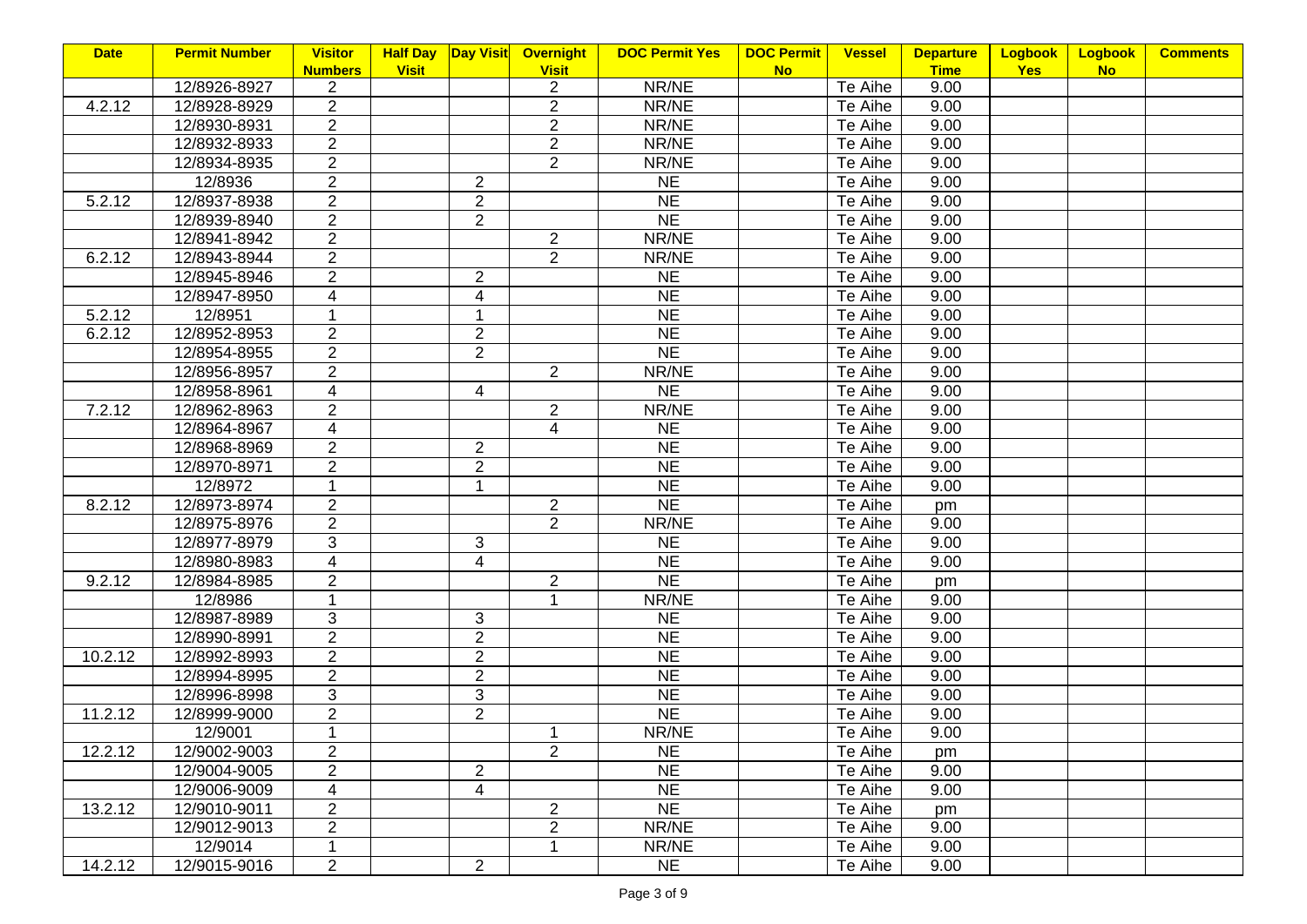| <b>Date</b> | <b>Permit Number</b> | <b>Visitor</b> | <b>Half Day</b> |                | Day Visit Overnight | <b>DOC Permit Yes</b> | <b>DOC Permit</b> | <b>Vessel</b> | <b>Departure</b> | <b>Logbook</b> | Logbook   | <b>Comments</b> |
|-------------|----------------------|----------------|-----------------|----------------|---------------------|-----------------------|-------------------|---------------|------------------|----------------|-----------|-----------------|
|             |                      | <b>Numbers</b> | <b>Visit</b>    |                | <b>Visit</b>        |                       | <b>No</b>         |               | <b>Time</b>      | <b>Yes</b>     | <b>No</b> |                 |
|             | 12/9017-9018         | 2              |                 |                | $\overline{2}$      | <b>NE</b>             |                   | Te Aihe       | pm               |                |           |                 |
| 16.2.12     | 12/9019              | 1              |                 | 1              |                     | <b>NE</b>             |                   | Te Aihe       | 9.00             |                |           |                 |
|             | 12/9020-9021         | $\overline{2}$ |                 | $\overline{c}$ |                     | <b>NE</b>             |                   | Te Aihe       | 9.00             |                |           |                 |
| 17.2.12     | 12/9022-9024         | 3              |                 | 3              |                     | <b>NE</b>             |                   | Te Aihe       | 9.00             |                |           |                 |
|             | 12/9025-9039         | 15             |                 | 15             |                     | N <sub>E</sub>        |                   | Te Aihe       | 9.00             |                |           |                 |
|             | 12/9040-9041         | $\overline{2}$ |                 |                | $\overline{2}$      | NR/NE                 |                   | Te Aihe       | 9.00             |                |           |                 |
|             | 12/9042-9043         | $\overline{2}$ |                 |                | $\overline{2}$      | NR/NE                 |                   | Te Aihe       | 9.00             |                |           |                 |
| 19.2.12     | 12/9044-9045         | $\overline{2}$ |                 |                | $\overline{2}$      | NR/NE                 |                   | Te Aihe       | 9.00             |                |           |                 |
|             | 12/9046-9051         | 6              |                 |                | 6                   | NR/NE                 |                   | Te Aihe       | 9.00             |                |           |                 |
| 18.2.12     | 12/9052-9053         | $\overline{2}$ |                 | $\overline{2}$ |                     | <b>NE</b>             |                   | Te Aihe       | 9.00             |                |           |                 |
| 20.2.12     | 12/9054-9055         | $\overline{2}$ |                 | $\overline{2}$ |                     | <b>NE</b>             |                   | Te Aihe       | 9.00             |                |           |                 |
|             | 12/9056-9057         | $\overline{2}$ |                 | $\overline{2}$ |                     | <b>NE</b>             |                   | Te Aihe       | 9.00             |                |           |                 |
|             | 12/9058              | 1              |                 |                | 1                   | NR/NE                 |                   | Te Aihe       | 9.00             |                |           |                 |
| 21.2.12     | 12/9059              | 1              |                 |                | $\mathbf{1}$        | NR/NE                 |                   | Te Aihe       | 9.00             |                |           |                 |
|             | 12/9060-9061         | $\overline{2}$ |                 | $\overline{2}$ |                     | <b>NE</b>             |                   | Te Aihe       | 9.00             |                |           |                 |
| 22.2.12     | 12/9062-9063         | $\overline{2}$ |                 | $\overline{2}$ |                     | <b>NE</b>             |                   | Te Aihe       | 9.00             |                |           |                 |
| 23.2.12     | 12/9064-9065         | $\overline{2}$ |                 | $\overline{2}$ |                     | <b>NE</b>             |                   | Te Aihe       | 9.00             |                |           |                 |
|             | 12/9066-9067         | $\overline{2}$ |                 |                | $\overline{2}$      | NR/NE                 |                   | Te Aihe       | 9.00             |                |           |                 |
| 24.2.12     | 12/9068-9069         | $\overline{2}$ |                 | $\overline{2}$ |                     | <b>NE</b>             |                   | Te Aihe       | 9.00             |                |           |                 |
|             | 12/9070-9073         | $\overline{4}$ |                 | $\overline{4}$ |                     | N <sub>E</sub>        |                   | Te Aihe       | 9.00             |                |           |                 |
|             | 12/9074-9075         | $\overline{2}$ |                 |                | $\overline{2}$      | NR/NE                 |                   | Te Aihe       | 9.00             |                |           |                 |
|             | 12/9076-9077         | $\overline{2}$ |                 |                | $\overline{2}$      | <b>NE</b>             |                   | Te Aihe       | pm               |                |           |                 |
| 25.2.12     | 12/9078-9079         | $\overline{2}$ |                 |                | $\overline{2}$      | N <sub>E</sub>        |                   | Te Aihe       | pm               |                |           |                 |
|             | 12/9080-9083         | $\overline{4}$ |                 |                | $\overline{4}$      | N <sub>E</sub>        |                   | Te Aihe       | 9.00             |                |           |                 |
|             | 12/9089-9090         | $\overline{2}$ |                 | $\overline{2}$ |                     | <b>NE</b>             |                   | Te Aihe       | 9.00             |                |           |                 |
|             | 12/9091              | 1              |                 |                | 1                   | <b>NE</b>             |                   | Te Aihe       | 9.00             |                |           |                 |
|             | 12/9092              | 1              |                 |                | 1                   | N <sub>E</sub>        |                   | Te Aihe       | 9.00             |                |           |                 |
| 26.2.12     | 12/9084-9088         | 5              |                 | 5              |                     | <b>NE</b>             |                   | Te Aihe       | 9.00             |                |           |                 |
| 27.2.12     | 12/9093-9098         | 6              |                 |                | 6                   | NR/NE                 |                   | Te Aihe       | 9.00             |                |           |                 |
|             | 12/9099-9100         | $\overline{2}$ |                 |                | $\overline{2}$      | NR/NE                 |                   | Te Aihe       | 9.00             |                |           |                 |
|             | 12/9101-9102         | $\overline{2}$ |                 | $\overline{2}$ |                     | $\overline{\sf NE}$   |                   | Te Aihe       | 9.00             |                |           |                 |
| 28.2.12     | 12/9103              | $\mathbf 1$    |                 |                | 1                   | NR/NE                 |                   | Te Aihe       | 9.00             |                |           |                 |
| 29.2.12     | 12/9104-9105         | $\overline{2}$ |                 | $\overline{2}$ |                     | <b>NE</b>             |                   | Te Aihe       | 9.00             |                |           |                 |
| 2.3.12      | 12/9104.1-9105.1     | $\overline{2}$ |                 |                | $\overline{2}$      | <b>NE</b>             |                   | Te Aihe       | pm               |                |           |                 |
|             | 12/9106-9107         | $\overline{2}$ |                 |                | $\overline{2}$      | NR/NE                 |                   | Te Aihe       | 9.00             |                |           |                 |
|             | 12/9108-9109         | $\overline{2}$ |                 |                | $\overline{2}$      | NE.                   |                   | Te Aihe       | pm               |                |           |                 |
|             | 12/9110-9111         | $\overline{2}$ |                 | $\overline{2}$ |                     | <b>NE</b>             |                   | Te Aihe       | 9.00             |                |           |                 |
| 3.3.12      | 12/9112-9117         | 6              |                 |                | 6                   | NR/NE                 |                   | Te Aihe       | 9.00             |                |           |                 |
|             | 12/9118-9120         | 3              |                 |                | 3                   | NR/NE                 |                   | Te Aihe       | 9.00             |                |           |                 |
|             | 12/9121-9122         | $\overline{c}$ |                 | $\overline{c}$ |                     | <b>NE</b>             |                   | Te Aihe       | 9.00             |                |           |                 |
|             | 12/9123-9124         | $\overline{2}$ |                 | $\overline{2}$ |                     | <b>NE</b>             |                   | Te Aihe       | 9.00             |                |           |                 |
| 4.3.12      | 12/9125-9126         | $\overline{2}$ |                 |                | $\overline{2}$      | <b>NE</b>             |                   |               |                  |                |           |                 |
|             |                      |                |                 |                |                     |                       |                   | Te Aihe       | pm               |                |           |                 |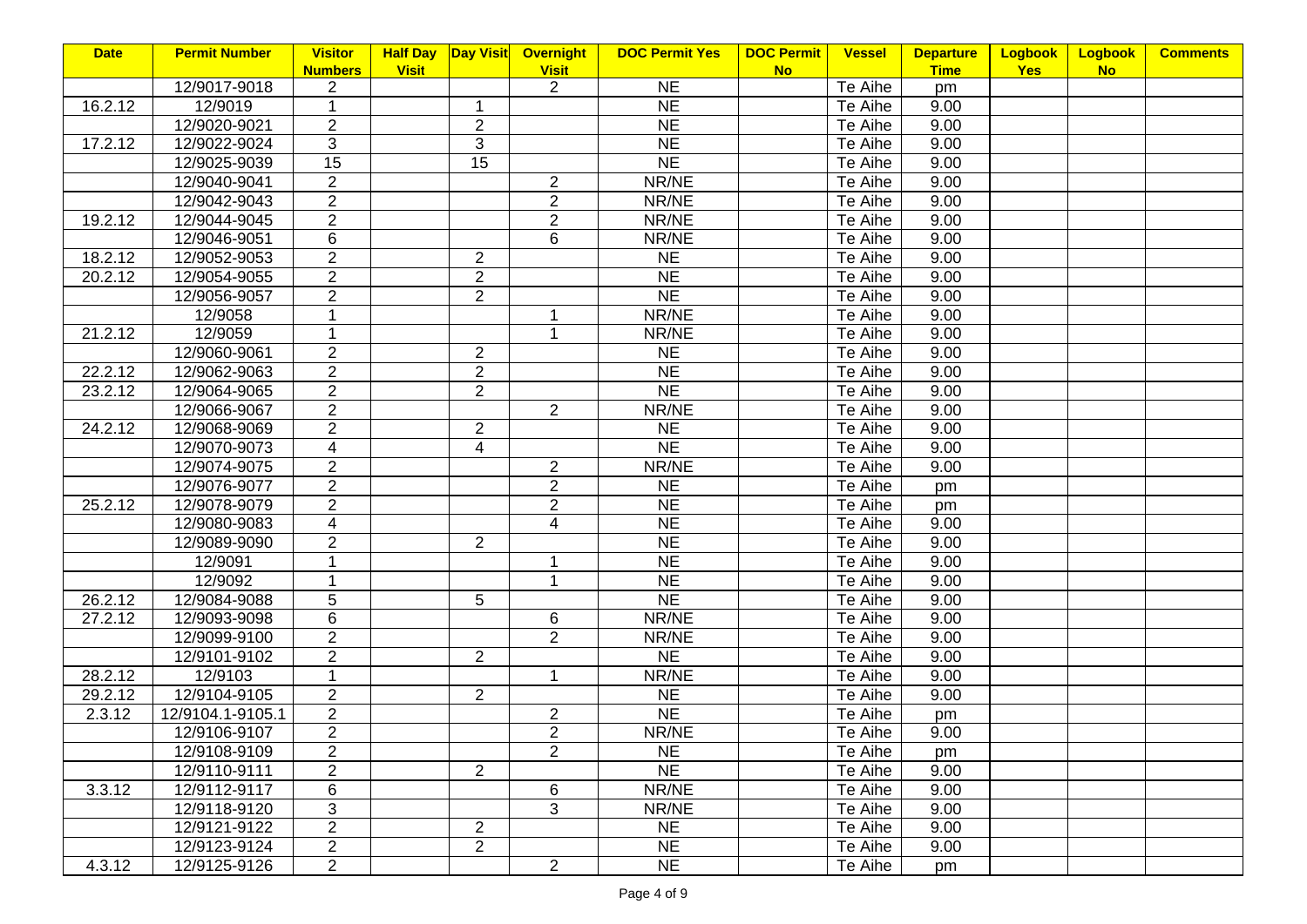| <b>Date</b> | <b>Permit Number</b> | <b>Visitor</b> | <b>Half Day</b> | <b>Day Visit</b> | Overnight      | <b>DOC Permit Yes</b> | <b>DOC Permit</b> | <b>Vessel</b> | <b>Departure</b> | <b>Logbook</b> | Logbook   | <b>Comments</b> |
|-------------|----------------------|----------------|-----------------|------------------|----------------|-----------------------|-------------------|---------------|------------------|----------------|-----------|-----------------|
|             |                      | <b>Numbers</b> | <b>Visit</b>    |                  | <b>Visit</b>   |                       | <b>No</b>         |               | <b>Time</b>      | <b>Yes</b>     | <b>No</b> |                 |
|             | 12/9127-9128         | 2              |                 | $\overline{2}$   |                | <b>NE</b>             |                   | Te Aihe       | 9.00             |                |           |                 |
|             | 12/9129-9136         | 8              |                 | 8                |                | <b>NE</b>             |                   | Te Aihe       | 9.00             |                |           |                 |
| 5.3.12      | 12/9137-9138         | $\overline{2}$ |                 |                  | $\overline{2}$ | <b>NE</b>             |                   | Te Aihe       | 9.00             |                |           |                 |
| 6.3.12      | 12/9139-9141         | 3              |                 | 3                |                | N <sub>E</sub>        |                   | Te Aihe       | 9.00             |                |           |                 |
|             | 12/9142              | 1              |                 |                  | 1              | NR/NE                 |                   | Te Aihe       | 9.00             |                |           |                 |
|             | 12/9143              | 1              |                 |                  | $\mathbf{1}$   | NR/NE                 |                   | Te Aihe       | 9.00             |                |           |                 |
|             | 12/9144-9145         | $\overline{2}$ |                 | $\overline{2}$   |                | <b>NE</b>             |                   | Te Aihe       | 9.00             |                |           |                 |
|             | 12/9146-9147         | $\overline{2}$ |                 | $\overline{2}$   |                | <b>NE</b>             |                   | Te Aihe       | 9.00             |                |           |                 |
|             | 12/9148-9149         | $\overline{2}$ |                 |                  | $\overline{2}$ | NR/NE                 |                   | Te Aihe       | 9.00             |                |           |                 |
|             | 12/9150              | 1              |                 | 1                |                | <b>NE</b>             |                   | <b>KMC</b>    | 9.00             |                |           |                 |
| 7.3.12      | 12/9142              | 1              |                 |                  | 1              | NR/NE                 |                   |               |                  |                |           |                 |
| 8.3.12      | 12/9142              | 1              |                 |                  | 1              | NR/NE                 |                   |               |                  |                |           |                 |
| 9.3.12      | 12/9142              | 1              |                 |                  | 1              | NR/NE                 |                   |               |                  |                |           |                 |
|             | 12/9151-9152         | $\overline{2}$ |                 |                  | $\overline{2}$ | <b>NE</b>             |                   | <b>KMC</b>    | pm               |                |           |                 |
|             | 12/9153-9156         | 4              |                 |                  | $\overline{4}$ | <b>NE</b>             |                   | <b>KMC</b>    | pm               |                |           |                 |
| 10.3.12     | 12/9157-9161         | 5              |                 | 5                |                | <b>NE</b>             |                   | KMC           | 9.00             |                |           |                 |
|             | 12/9162-9167         | 6              |                 |                  | 6              | NR/NE                 |                   | KMC           | 9.00             |                |           |                 |
|             | 12/9168-9169         | $\overline{2}$ |                 | $\overline{c}$   |                | <b>NE</b>             |                   | KMC           | 9.00             |                |           |                 |
|             | 12/9170-9171         | $\overline{2}$ |                 | $\overline{2}$   |                | <b>NE</b>             |                   | KMC           | 9.00             |                |           |                 |
|             | 12/9172-9173         | $\overline{2}$ |                 |                  | $\overline{2}$ | NR/NE                 |                   | KMC           | 9.00             |                |           |                 |
|             | 12/9174-9175         | $\overline{2}$ |                 |                  | $\overline{2}$ | NR/NE                 |                   | <b>KMC</b>    | 9.00             |                |           |                 |
|             | 12/9176-9177         | $\overline{2}$ |                 | $\overline{2}$   |                | N <sub>E</sub>        |                   | KMC           | 9.00             |                |           |                 |
| 11.3.12     | 12/9178              | $\mathbf{1}$   |                 |                  | 1              | NR/NE                 |                   | <b>KMC</b>    | 9.00             |                |           |                 |
|             | 12/9179-9194         | 16             |                 | 16               |                | NE                    |                   | <b>KMC</b>    | 9.00             |                |           |                 |
|             | 12/9195-9196         | $\overline{2}$ |                 |                  | $\overline{2}$ | NR/NE                 |                   | <b>KMC</b>    | 9.00             |                |           |                 |
|             | 12/9197-9198         | $\overline{2}$ |                 |                  | $\overline{2}$ | NR/NE                 |                   | KMC           | 9.00             |                |           |                 |
| 12.3.12     | 12/9199-9202         | $\overline{4}$ |                 |                  | $\overline{4}$ | N <sub>E</sub>        |                   | <b>KMC</b>    | pm               |                |           |                 |
|             | 12/9203-9206         | 4              |                 |                  | 4              | <b>NE</b>             |                   | <b>KMC</b>    | pm               |                |           |                 |
|             | 12/9207              |                |                 |                  |                | <b>NE</b>             |                   | KMC           | pm               |                |           |                 |
| 13.3.12     | 12/9208              |                |                 |                  |                | NE                    |                   | Te Aihe       | pm               |                |           |                 |
|             | 12/9209-9212         | 4              |                 |                  | 4              | NR/NE                 |                   | Te Aihe       | 9.00             |                |           |                 |
|             | 12/9213              | 1              |                 |                  | 1              | <b>NE</b>             |                   | Te Aihe       | pm               |                |           |                 |
| 14.3.12     | 12/9214-9223         | 10             |                 |                  | 10             | NR/NE                 |                   | Te Aihe       | 9.00             |                |           |                 |
| 15.3.12     | 12/9224-9226         | 3              |                 |                  | 3              | NR/NE                 |                   | Te Aihe       | pm               |                |           |                 |
|             | 12/9227-9228         | $\overline{2}$ |                 | $\overline{2}$   |                | <b>NE</b>             |                   | Te Aihe       | 9.00             |                |           |                 |
|             | 12/9271-9272         |                |                 | $\overline{2}$   |                | <b>NE</b>             |                   | Te Aihe       | 9.00             |                |           |                 |
|             | 12/9273-9275         |                |                 | 3                |                | <b>NE</b>             |                   | Te Aihe       | 9.00             |                |           |                 |
| 16.3.12     | 12/9229-9231         | 3              |                 |                  | 3              | NR/NE                 |                   | Te Aihe       | 9.00             |                |           |                 |
|             | 12/9232-9233         | $\overline{2}$ |                 |                  | $\overline{2}$ | <b>NE</b>             |                   | Te Aihe       | pm               |                |           |                 |
|             | 12/9234              | 1              |                 |                  |                | <b>NE</b>             |                   | Te Aihe       | pm               |                |           |                 |
|             | 12/9235              | 1              |                 |                  |                | NR/NE                 |                   | Te Aihe       | 9.00             |                |           |                 |
|             | 12/9236              | 1              |                 | 1                |                | <b>NE</b>             |                   | Te Aihe       | 9.00             |                |           |                 |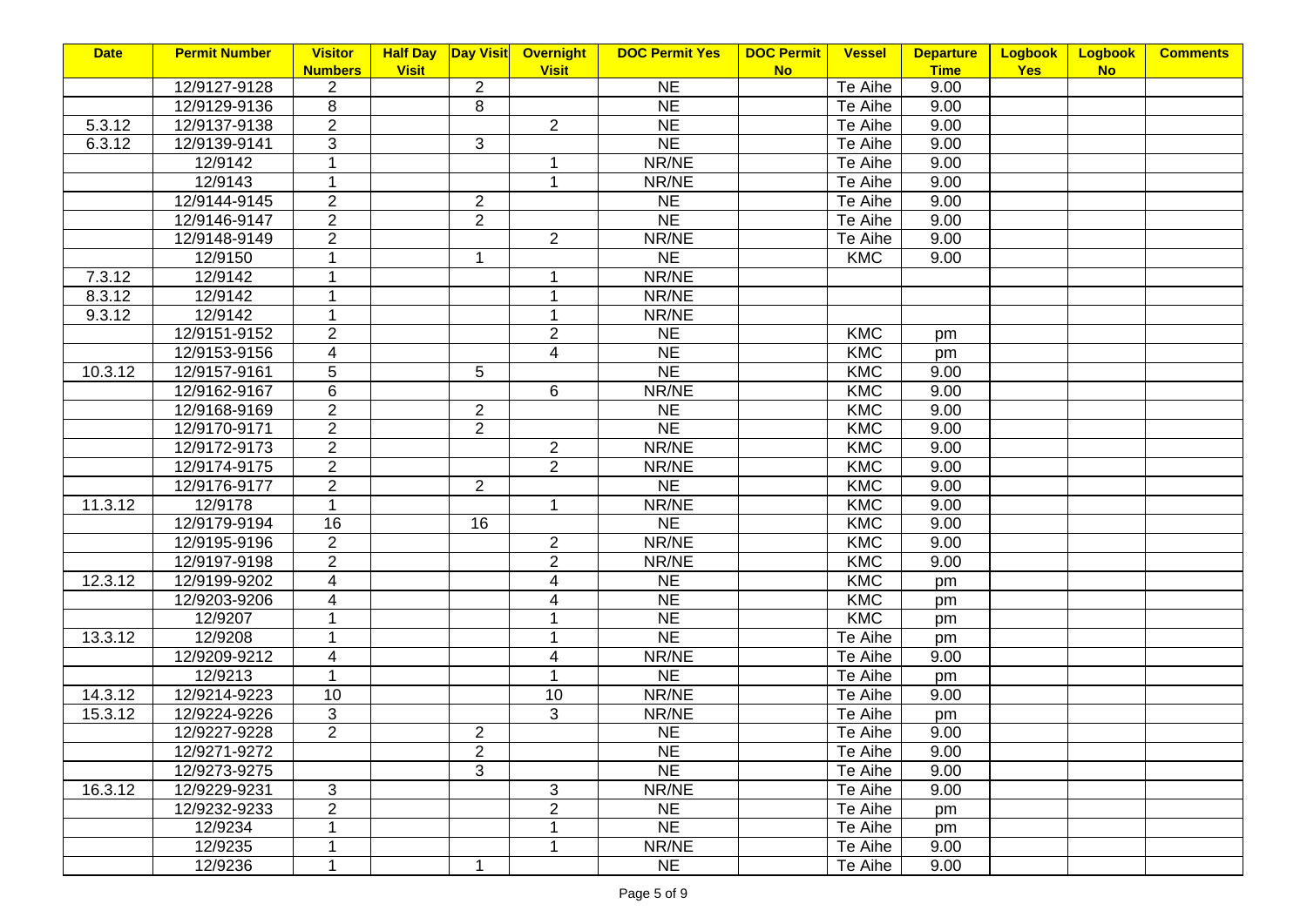| <b>Date</b> | <b>Permit Number</b> | <b>Visitor</b> | <b>Half Day</b> | <b>Day Visit</b> | Overnight      | <b>DOC Permit Yes</b> | <b>DOC Permit</b><br><b>Vessel</b> | <b>Departure</b> | <b>Logbook</b> | Logbook   | <b>Comments</b> |
|-------------|----------------------|----------------|-----------------|------------------|----------------|-----------------------|------------------------------------|------------------|----------------|-----------|-----------------|
|             |                      | <b>Numbers</b> | <b>Visit</b>    |                  | <b>Visit</b>   |                       | <b>No</b>                          | <b>Time</b>      | <b>Yes</b>     | <b>No</b> |                 |
|             | 12/9276-9277         | $\overline{2}$ |                 |                  | $\overline{2}$ | NR/NE                 | Te Aihe                            | 9.00             |                |           |                 |
| 17.3.12     | 12/9237-9246         | 10             |                 |                  | 10             | NR/NE                 | Te Aihe                            | 9.00             |                |           |                 |
|             | 12/9247-9256         | 10             | 10              |                  |                | $\blacksquare$        | Manorua                            | 9.00             |                |           |                 |
|             | 12/9257-9266         | 10             | 10              |                  |                | $\sim$                | Manorua                            | pm               |                |           |                 |
| 17.3.12     | 12/9278-9279         | $\overline{2}$ |                 | $\overline{2}$   |                | <b>NE</b>             | Te Aihe                            | 9.00             |                |           |                 |
| 18.3.12     | 12/9267-9268         | $\overline{2}$ |                 |                  | $\overline{2}$ | <b>NE</b>             | Te Aihe                            | pm               |                |           |                 |
|             | 12/9269-9270         | $\overline{2}$ |                 | 2                |                | <b>NE</b>             | Te Aihe                            | 9.00             |                |           |                 |
| 22.3.12     | 12/9280-9281         | $\overline{2}$ |                 |                  | $\overline{c}$ | <b>NE</b>             | Te Aihe                            | pm               |                |           |                 |
|             | 12/9282-9283         | $\overline{2}$ |                 |                  | $\overline{2}$ | <b>NE</b>             | Te Aihe                            | 9.00             |                |           |                 |
| 24.3.12     | 12/9284-9285         | $\overline{2}$ |                 |                  | $\overline{2}$ | NR/NE                 | Te Aihe                            | 9.00             |                |           |                 |
|             | 12/9286-9287         | $\overline{2}$ |                 |                  | $\overline{2}$ | NR/NE                 | Te Aihe                            | 9.00             |                |           |                 |
|             | 12/9288-9291         | 4              |                 |                  | 4              | NR/NE                 | Te Aihe                            | 9.00             |                |           |                 |
|             | 12/9292-9293         | $\overline{2}$ |                 |                  | $\overline{2}$ | <b>NE</b>             | Te Aihe                            | pm               |                |           |                 |
|             | 12/9294-9295         | $\overline{2}$ |                 | 2                |                | <b>NE</b>             | Te Aihe                            | 9.00             |                |           |                 |
|             | 12/9296-9305         | 10             | 10              |                  |                | $\sim$                | Manorua                            | 9.00             |                |           |                 |
|             | 12/9306-9313         | 8              | 8               |                  |                | $\sim$                | Manorua                            | pm               |                |           |                 |
|             | 12/9323-9325         | 3              |                 | $\mathfrak{S}$   |                | <b>NE</b>             | Te Aihe                            | 9.00             |                |           |                 |
|             | 12/9326-9327         | $\overline{2}$ |                 | $\overline{2}$   |                | <b>NE</b>             | Te Aihe                            | 9.00             |                |           |                 |
| 25.3.12     | 12/9314-9315         | $\overline{2}$ |                 |                  | $\overline{2}$ | <b>NE</b>             | Te Aihe                            | pm               |                |           |                 |
|             | 12/9316-9317         | $\overline{2}$ |                 |                  | 2 nights       | NR/NE                 | Te Aihe                            | 9.00             |                |           |                 |
| 26.3.12     | 12/9318              | $\mathbf{1}$   |                 |                  |                | NR/NE                 | Te Aihe                            | 9.00             |                |           |                 |
|             | 12/9319-9320         | $\overline{2}$ |                 |                  | $\overline{2}$ | NR/NE                 | Te Aihe                            | 9.00             |                |           |                 |
|             | 12/9321-9322         | $\overline{2}$ |                 |                  | $\overline{2}$ | NR/NE                 | Te Aihe                            | 9.00             |                |           |                 |
|             | 12/9328-9329         | $\overline{2}$ |                 | $\overline{2}$   |                | NE                    | Te Aihe                            | 9.00             |                |           |                 |
|             | 12/9330-9331         | $\overline{2}$ |                 |                  | $\overline{2}$ | NR/NE                 | Te Aihe                            | 9.00             |                |           |                 |
| 27.3.12     | 12/9332-9333         | $\overline{2}$ |                 |                  | $\overline{2}$ | <b>NE</b>             | Te Aihe                            | pm               |                |           |                 |
| 28.3.12     | 12/9334-9335         | $\overline{2}$ |                 |                  | $\overline{2}$ | N <sub>E</sub>        | Te Aihe                            | pm               |                |           |                 |
|             | 12/9336-9337         | $\overline{2}$ |                 |                  | $\overline{2}$ | <b>NE</b>             | Te Aihe                            | pm               |                |           |                 |
| 29.3.12     | 12/9338-9339         | $\overline{2}$ |                 |                  | $\overline{c}$ | N <sub>E</sub>        | Te Aihe                            | pm               |                |           |                 |
|             | 12/9340-9341         | $\overline{2}$ |                 |                  | $\overline{2}$ | NR/NE                 | Te Aihe                            | 9.00             |                |           |                 |
| 30.3.12     | 12/9342              | $\mathbf{1}$   |                 |                  |                | NR/NE                 | Te Aihe                            | 9.00             |                |           |                 |
|             | 12/9343-9350         | 8              |                 |                  | 2 nights       | <b>NE</b>             | Te Aihe                            | 9.00             |                |           |                 |
| 31.3.12     | 12/9351-9353         | 3              |                 | 3                |                | N <sub>E</sub>        | Te Aihe                            | 9.00             |                |           |                 |
|             | 12/9354-9355         | $\overline{2}$ |                 |                  | $\overline{2}$ | NR/NE                 | Te Aihe                            | 9.00             |                |           |                 |
|             | 12/9356-9357         | $\overline{2}$ |                 | $\overline{2}$   |                | <b>NE</b>             | Te Aihe                            | 9.00             |                |           |                 |
| 6.4.12      | 12/9358-9359         | $\overline{2}$ |                 |                  | $\overline{2}$ | NR/NE                 | Te Aihe                            | 9.00             |                |           |                 |
|             | 12/9360-9361         | $\overline{2}$ |                 | 2                |                | <b>NE</b>             | Te Aihe                            | 9.00             |                |           |                 |
|             | 12/9362-9363         | $\overline{c}$ |                 |                  | $\overline{2}$ | <b>NE</b>             | Te Aihe                            | pm               |                |           |                 |
|             | 12/9364-9365         | $\overline{2}$ |                 | 2                |                | <b>NE</b>             | Te Aihe                            | 9.00             |                |           |                 |
| 7.4.12      | 12/9366-9367         | $\overline{2}$ |                 |                  | $\overline{2}$ | NR/NE                 | Te Aihe                            | 9.00             |                |           |                 |
|             | 12/9368-9369         | $\overline{2}$ |                 |                  | 2 nights       | NR/NE                 | Te Aihe                            | 9.00             |                |           |                 |
|             | 12/9370-9373         | 4              |                 |                  | 4              | NR/NE                 | Te Aihe                            | 9.00             |                |           |                 |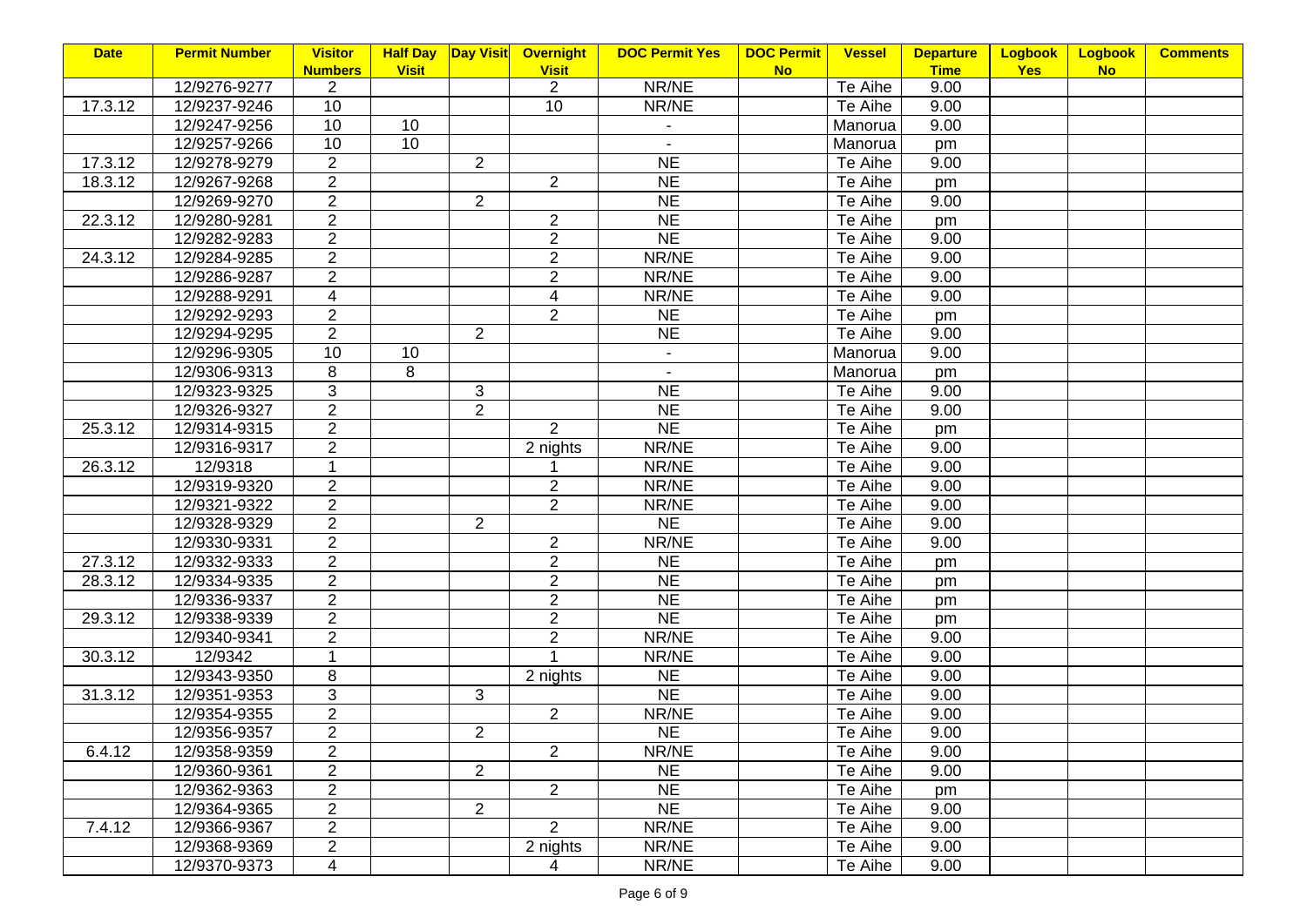|         |                                                                                                                                                        | <b>Logbook</b>                                                                                                                                                                                                                                                               | Logbook    | <b>Comments</b> |
|---------|--------------------------------------------------------------------------------------------------------------------------------------------------------|------------------------------------------------------------------------------------------------------------------------------------------------------------------------------------------------------------------------------------------------------------------------------|------------|-----------------|
|         |                                                                                                                                                        |                                                                                                                                                                                                                                                                              |            |                 |
|         |                                                                                                                                                        |                                                                                                                                                                                                                                                                              |            |                 |
|         |                                                                                                                                                        |                                                                                                                                                                                                                                                                              |            |                 |
|         |                                                                                                                                                        |                                                                                                                                                                                                                                                                              |            |                 |
|         | pm                                                                                                                                                     |                                                                                                                                                                                                                                                                              |            |                 |
| Te Aihe |                                                                                                                                                        |                                                                                                                                                                                                                                                                              |            |                 |
| Te Aihe |                                                                                                                                                        |                                                                                                                                                                                                                                                                              |            |                 |
| Te Aihe |                                                                                                                                                        |                                                                                                                                                                                                                                                                              |            |                 |
| Te Aihe |                                                                                                                                                        |                                                                                                                                                                                                                                                                              |            |                 |
| Te Aihe | 9.00                                                                                                                                                   |                                                                                                                                                                                                                                                                              |            |                 |
| Te Aihe | 9.00                                                                                                                                                   |                                                                                                                                                                                                                                                                              |            |                 |
| Te Aihe | 9.00                                                                                                                                                   |                                                                                                                                                                                                                                                                              |            |                 |
| Te Aihe | pm                                                                                                                                                     |                                                                                                                                                                                                                                                                              |            |                 |
| Te Aihe | 9.00                                                                                                                                                   |                                                                                                                                                                                                                                                                              |            |                 |
| Te Aihe | 9.00                                                                                                                                                   |                                                                                                                                                                                                                                                                              |            |                 |
| Te Aihe | 9.00                                                                                                                                                   |                                                                                                                                                                                                                                                                              |            |                 |
| Te Aihe | 9.00                                                                                                                                                   |                                                                                                                                                                                                                                                                              |            |                 |
| Te Aihe |                                                                                                                                                        |                                                                                                                                                                                                                                                                              |            |                 |
| Te Aihe |                                                                                                                                                        |                                                                                                                                                                                                                                                                              |            |                 |
| Te Aihe |                                                                                                                                                        |                                                                                                                                                                                                                                                                              |            |                 |
| Te Aihe |                                                                                                                                                        |                                                                                                                                                                                                                                                                              |            |                 |
| Te Aihe | pm                                                                                                                                                     |                                                                                                                                                                                                                                                                              |            |                 |
| Te Aihe |                                                                                                                                                        |                                                                                                                                                                                                                                                                              |            |                 |
| Te Aihe | 9.00                                                                                                                                                   |                                                                                                                                                                                                                                                                              |            |                 |
| Te Aihe |                                                                                                                                                        |                                                                                                                                                                                                                                                                              |            |                 |
| Te Aihe |                                                                                                                                                        |                                                                                                                                                                                                                                                                              |            |                 |
| Te Aihe |                                                                                                                                                        |                                                                                                                                                                                                                                                                              |            |                 |
| Te Aihe |                                                                                                                                                        |                                                                                                                                                                                                                                                                              |            |                 |
| Te Aihe |                                                                                                                                                        |                                                                                                                                                                                                                                                                              |            |                 |
| Te Aihe |                                                                                                                                                        |                                                                                                                                                                                                                                                                              |            |                 |
| Te Aihe |                                                                                                                                                        |                                                                                                                                                                                                                                                                              |            |                 |
| Manorua |                                                                                                                                                        |                                                                                                                                                                                                                                                                              |            |                 |
|         |                                                                                                                                                        |                                                                                                                                                                                                                                                                              |            |                 |
| Te Aihe |                                                                                                                                                        |                                                                                                                                                                                                                                                                              |            |                 |
|         |                                                                                                                                                        |                                                                                                                                                                                                                                                                              |            |                 |
|         |                                                                                                                                                        |                                                                                                                                                                                                                                                                              |            |                 |
|         |                                                                                                                                                        |                                                                                                                                                                                                                                                                              |            |                 |
|         |                                                                                                                                                        |                                                                                                                                                                                                                                                                              |            |                 |
|         |                                                                                                                                                        |                                                                                                                                                                                                                                                                              |            |                 |
|         |                                                                                                                                                        |                                                                                                                                                                                                                                                                              |            |                 |
|         |                                                                                                                                                        |                                                                                                                                                                                                                                                                              |            |                 |
|         |                                                                                                                                                        |                                                                                                                                                                                                                                                                              |            |                 |
|         |                                                                                                                                                        |                                                                                                                                                                                                                                                                              |            |                 |
|         | Te Aihe<br>Te Aihe<br>Manorua<br>Manorua<br>Manorua<br>Manorua<br>Te Aihe<br>Te Aihe<br>Te Aihe<br>Te Aihe<br>Te Aihe<br>Te Aihe<br>Te Aihe<br>Te Aihe | <b>Vessel</b><br><b>Departure</b><br><b>Time</b><br>9.00<br>9.00<br>9.00<br>9.00<br>9.00<br>9.00<br>9.00<br>pm<br>pm<br>pm<br>pm<br>pm<br>9.00<br>9.00<br>9.00<br>9.00<br>9.00<br>9.00<br>9.00<br>pm<br>pm<br>pm<br>9.00<br>pm<br>9.00<br>pm<br>pm<br>pm<br>pm<br>9.00<br>pm | <b>Yes</b> | <b>No</b>       |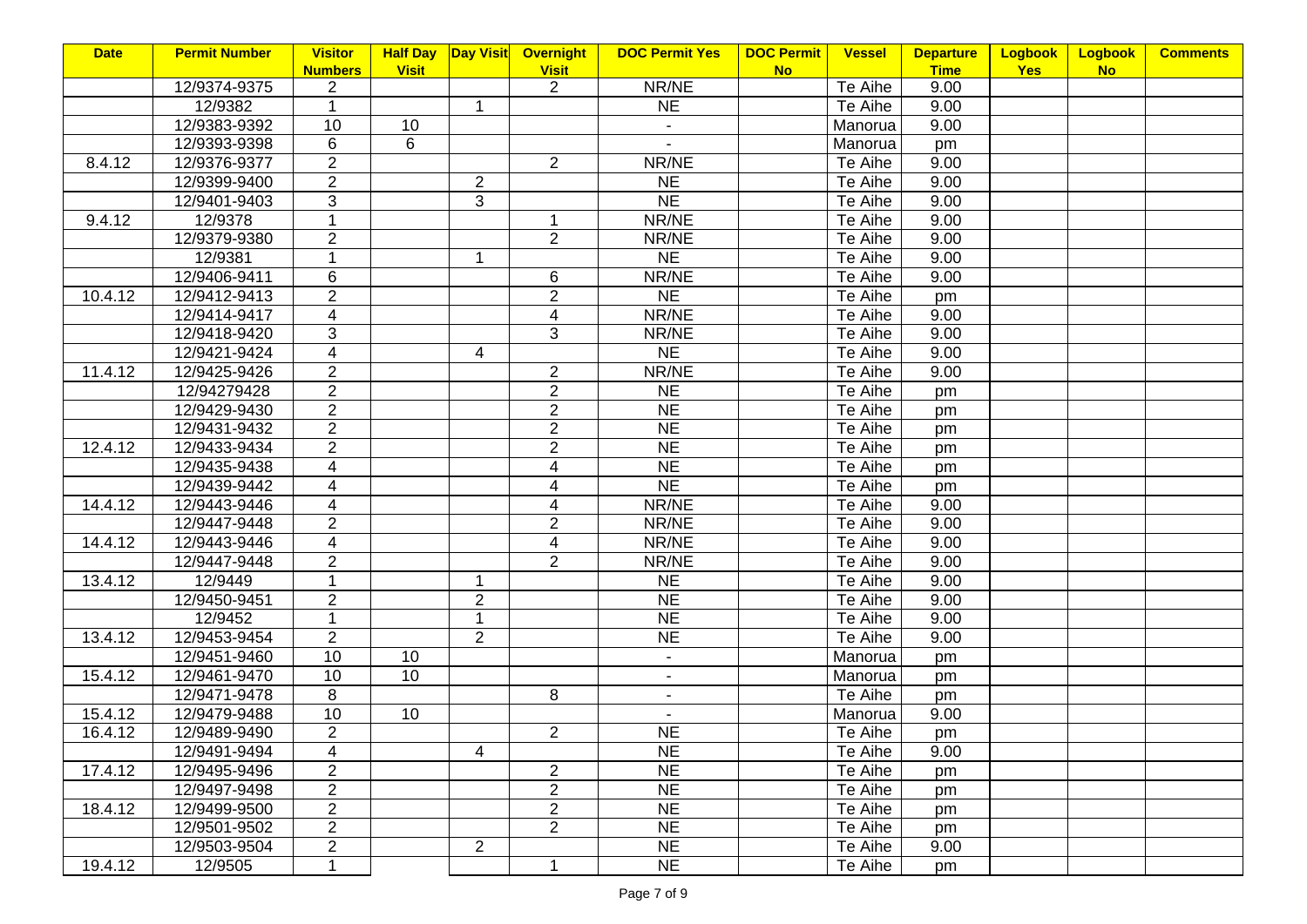| <b>Date</b> | <b>Permit Number</b> | <b>Visitor</b> |                 | <b>Half Day Day Visit</b> | <b>Overnight</b> | <b>DOC Permit Yes</b> | <b>DOC Permit</b> | <b>Vessel</b> | <b>Departure</b> | <b>Logbook</b> | <b>Logbook</b> | <b>Comments</b> |
|-------------|----------------------|----------------|-----------------|---------------------------|------------------|-----------------------|-------------------|---------------|------------------|----------------|----------------|-----------------|
|             |                      | <b>Numbers</b> | <b>Visit</b>    |                           | <b>Visit</b>     |                       | <b>No</b>         |               | <b>Time</b>      | <b>Yes</b>     | <b>No</b>      |                 |
| 20.4.12     | 12/9506-9512         | 7              |                 |                           | 7                | NR/NE                 |                   | Te Aihe       | 9.00             |                |                |                 |
| 21.4.12     | 12/9513-9514         | $\overline{2}$ |                 |                           | $\overline{2}$   | <b>NE</b>             |                   | Te Aihe       | pm               |                |                |                 |
|             | 12/9515-9522         | 8              |                 |                           | 8                | <b>NE</b>             |                   | Te Aihe       | 9.00             |                |                |                 |
|             | 12/9523-9532         | 10             | 10 <sup>°</sup> |                           |                  | $\blacksquare$        |                   | Manorua       | 9.00             |                |                |                 |
| 22.4.12     | 12/9533-9542         | 10             | 10              |                           |                  |                       |                   | Manorua       | pm               |                |                |                 |
| 17.4.12     | 12/9543-9544         | $\overline{2}$ |                 | $\overline{2}$            |                  | <b>NE</b>             |                   | Te Aihe       | 9.00             |                |                |                 |
| 18.4.12     | 12/9545-9546         | $\overline{2}$ |                 |                           | $\overline{2}$   | NR/NE                 |                   | Te Aihe       | 9.00             |                |                |                 |
|             | 12/9547-9550         | 4              |                 |                           | 4                | NR/NE                 |                   | Te Aihe       | 9.00             |                |                |                 |
| 23.4.12     | 12/9551-9553         | 3              |                 | 3                         |                  | <b>NE</b>             |                   | Te Aihe       | 9.00             |                |                |                 |
| 24.4.12     | 12/9554              |                |                 | 1                         |                  | $\sim$                |                   | Manorua       | 9.00             |                |                |                 |
|             | 12/9555-9556         | $\overline{2}$ |                 |                           | $\overline{2}$   | <b>NE</b>             |                   | <b>KMC</b>    | pm               |                |                |                 |
|             | 12/9557-9559         | 3              |                 | 3                         |                  | <b>NE</b>             |                   | <b>KMC</b>    | 9.00             |                |                |                 |
|             | 12/9560-9563         | $\overline{4}$ |                 |                           | $\overline{4}$   | <b>NE</b>             |                   | <b>KMC</b>    | pm               |                |                |                 |
|             | 12/9564-9565         | $\overline{2}$ |                 |                           | $\overline{2}$   | <b>NE</b>             |                   | <b>KMC</b>    | pm               |                |                |                 |
|             | 12/9566-9567         | $\overline{2}$ |                 |                           | $\overline{2}$   | <b>NE</b>             |                   | KMC           | pm               |                |                |                 |
|             | 12/9568-9573         | 6              | 6               |                           |                  | $\sim$                |                   | Manorua       | 9.00             |                |                |                 |
| 25.4.12     | 12/9574-9575         | $\overline{2}$ |                 |                           | $\overline{2}$   | NR/NE                 |                   | Te Aihe       | 9.00             |                |                |                 |
|             | 12/9576-9577         | $\overline{2}$ |                 |                           | $\overline{2}$   | <b>NE</b>             |                   | Te Aihe       | pm               |                |                |                 |
|             | 12/9578-9579         | $\overline{2}$ |                 |                           | $\overline{2}$   | <b>NE</b>             |                   | Te Aihe       | pm               |                |                |                 |
|             | 12/9580-9581         | $\overline{2}$ |                 |                           | $\overline{2}$   | <b>NE</b>             |                   | Te Aihe       | pm               |                |                |                 |
| 26.4.12     | 12/9582-9583         | $\overline{2}$ |                 |                           | $\overline{2}$   | NE                    |                   | Te Aihe       | pm               |                |                |                 |
|             | 12/9584-9585         | $\overline{2}$ |                 |                           | $\overline{2}$   | NR/NE                 |                   | Te Aihe       | 9.00             |                |                |                 |
|             | 12/9586-9587         | $\overline{2}$ |                 |                           | $\overline{2}$   | <b>NE</b>             |                   | Te Aihe       | pm               |                |                |                 |
|             | 12/9588-9589         | $\overline{2}$ |                 |                           | $\overline{2}$   | N <sub>E</sub>        |                   | Te Aihe       | pm               |                |                |                 |
| 27.4.12     | 12/9590-9591         | $\overline{2}$ |                 | $\overline{2}$            |                  | <b>NE</b>             |                   | Te Aihe       | 9.00             |                |                |                 |
| 2.5.12      | 12/9592-9593         | $\overline{2}$ |                 |                           | $\overline{2}$   | <b>NE</b>             |                   | Te Aihe       | pm               |                |                |                 |
|             | 12/9594-9595         | $\overline{2}$ |                 |                           | $\overline{2}$   | NE                    |                   | Te Aihe       | pm               |                |                |                 |
|             | 12/9596-9597         | $\overline{2}$ |                 |                           | $\overline{2}$   | NR/NE                 |                   | Te Aihe       | 9                |                |                |                 |
|             | 12/9598-9600         | $\overline{3}$ |                 | 3                         |                  | <b>NE</b>             |                   | Te Aihe       | 9                |                |                |                 |
| 4.5.12      | 12/9601-9610         | 10             |                 |                           | 10               | NE/NR                 |                   | Te Aihe       | pm               |                |                |                 |
| 5.5.12      | 12/9633-9641         | 9              | 9               |                           |                  | $\blacksquare$        |                   | Manorua       | 9                |                |                |                 |
|             | 12/9660-9662         | 3              |                 | 3                         |                  | <b>NE</b>             |                   | Te Aihe       | 9                |                |                |                 |
|             | 12/9663-9665         | 3              |                 | 3                         |                  | <b>NE</b>             |                   | Te Aihe       | 9                |                |                |                 |
| 6.5.12      | 12/9611-9614         | $\overline{4}$ |                 |                           | $\overline{4}$   | <b>NE</b>             |                   | Te Aihe       | pm               |                |                |                 |
|             | 12/9642-9651         | 10             | 10              |                           |                  |                       |                   | Manorua       | 9                |                |                |                 |
| 8.5.12      | 12/9615-9616         | $\overline{2}$ |                 |                           | $\overline{2}$   | <b>NE</b>             |                   | Te Aihe       | pm               |                |                |                 |
|             | 12/9617-9618         | $\overline{2}$ |                 |                           | $\overline{2}$   | <b>NE</b>             |                   | Te Aihe       | pm               |                |                |                 |
|             | 12/9666-9667         | $\overline{2}$ |                 | $\overline{2}$            |                  | <b>NE</b>             |                   | Te Aihe       | 9                |                |                |                 |
| 9.5.12      | 12/9619-9622         | 4              |                 |                           | 4                | NR/NE                 |                   | Te Aihe       | 9                |                |                |                 |
|             | 12/9623-9624         | $\overline{2}$ |                 |                           | $\overline{2}$   | <b>NE</b>             |                   | Te Aihe       | pm               |                |                |                 |
|             | 12/9625-9626         | $\overline{2}$ |                 |                           | $\overline{2}$   | <b>NE</b>             |                   | Te Aihe       | pm               |                |                |                 |
| 12.5.12     | 12/9627-9628         | $\overline{2}$ |                 |                           | $\overline{2}$   | <b>NE</b>             |                   | Te Aihe       | 9                |                |                |                 |